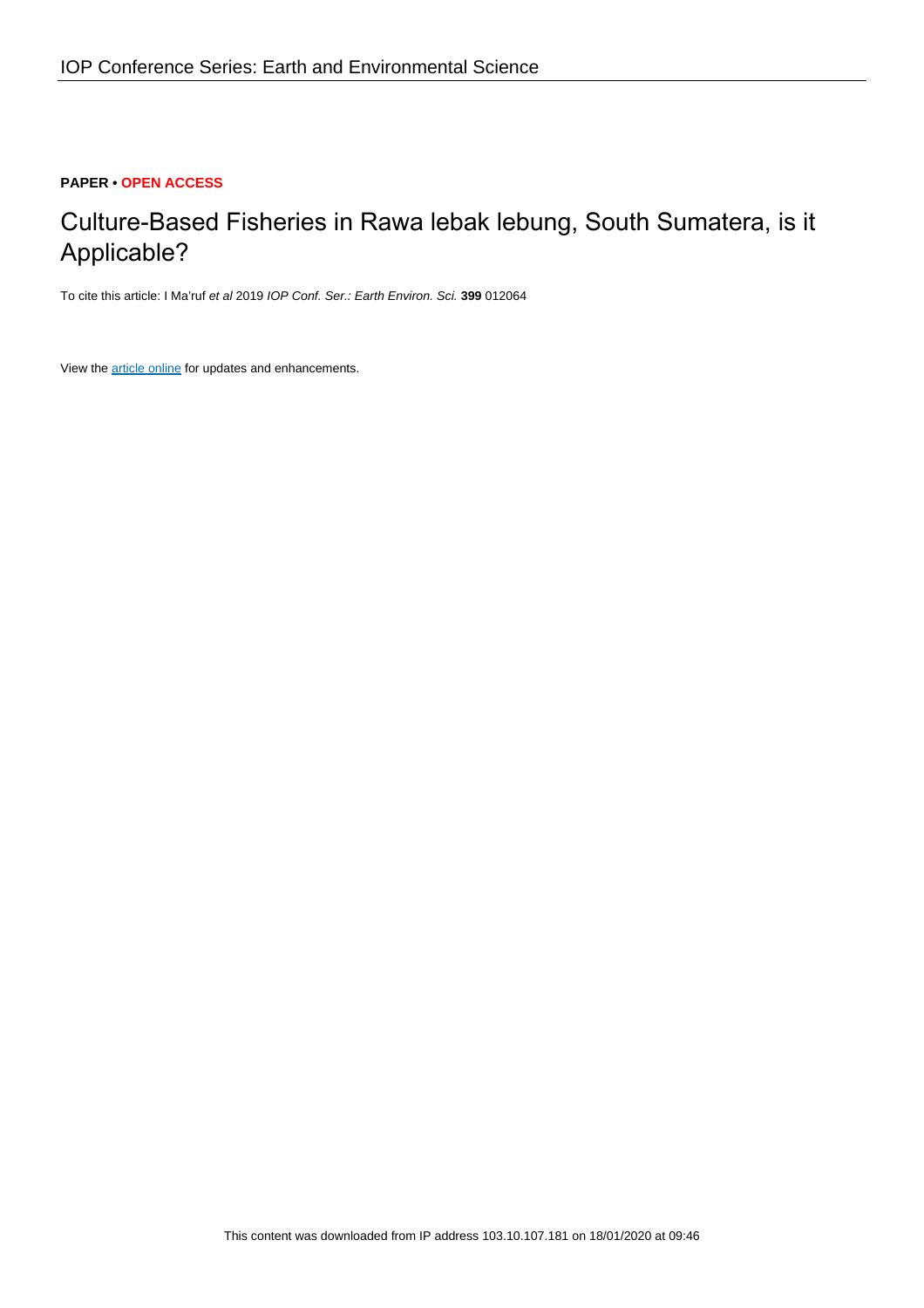IOP Publishing

## **Culture-Based Fisheries in Rawa lebak lebung, South Sumatera, is it Applicable?**

## **I Ma'ruf**1,4**, M M Kamal**<sup>2</sup> **, A Satria**3, **and Sulistiono**<sup>2</sup>

<sup>1</sup> Aquaculture Departement, Faculty of Agriculture, Universitas Muhammadiyah Palembang, and The Study Program of Natural Resources and Environmental Management Science, Postgraduate School, IPB University, Indonesia.

2 Department of Aquatic Resources Management, Faculty of Fisheries and Marine Science, IPB University, Indonesia.

<sup>3</sup> Department of Communication Science and Community Development, Faculty of Human Ecology, IPB University, Indonesia.

#### E-mail: irkhamiawan@gmail.com

**Abstract**. Rawa lebak lebung is a part of inland waters in South Sumatera which mostly used as the auction object, by granting a monopoly on fishing to Pengemin (auction winners). As an open-access resource, allowing a monopoly is considered to prevent conflicts of resource struggle and overuse. But in practice, the auction is precisely the cause of overexploitation, and the local community loses access to fishing. This study is intended to describe the suitability of Culture-Based Fisheries (CBF) implementation in the rawa lebak lebung in Ogan Komering Ilir (OKI) Regency based on practices under the auction regime, water quality, and aquatic biota communities. Increasing fish stocks and community involvement with CBF possible to develop with some adapted. This concept is carried out by spreading fish seeds to grow and harvest following fishing seasons, where local communities play an essential role. The analysis shows that the stock enhancement can be carried out in a limited way of the seed stocked. Poor swamp water quality requires the process of adaptation of seeds to be stocked. Community involvement is carried out by managing hatcheries, whose production is purchased by pengemin as an obligation to restore the environment.

**Keywords**: culture-based fisheries, community-based fisheries management, inland fisheries, lelang lebak lebung, rawa lebak lebung.

#### **1. Introduction**

Fish is an important food source for the community, especially those living in rural areas. This cheap and nutritious source of animal protein is obtained mainly from catches inland waters. Rawa lebak lebung is a part of inland waters known in South Sumatra for the deep floodplains where the water does not dry up throughout the year around the river flow. In the rainy season, the floodplain receives runoff. In the dry season, the water recedes, thus creating a bulkhead of land between rivers and floodplains, so fish that are carried during flooding or migrate trapped in the Rawa lebak lebung. The development of inland waters fisheries in Ogan Komering Ilir Regency is very potential, with waterlogged lowlands (perennial and non-perennial) around 1.2 million hectares or 70 percent of the OKI regency.



Content from this work may be used under the terms of theCreative Commons Attribution 3.0 licence. Any further distribution of this work must maintain attribution to the author(s) and the title of the work, journal citation and DOI. Published under licence by IOP Publishing Ltd

<sup>&</sup>lt;sup>4</sup> To whom any correspondence should be addressed (jacky.mucklow@iop.org)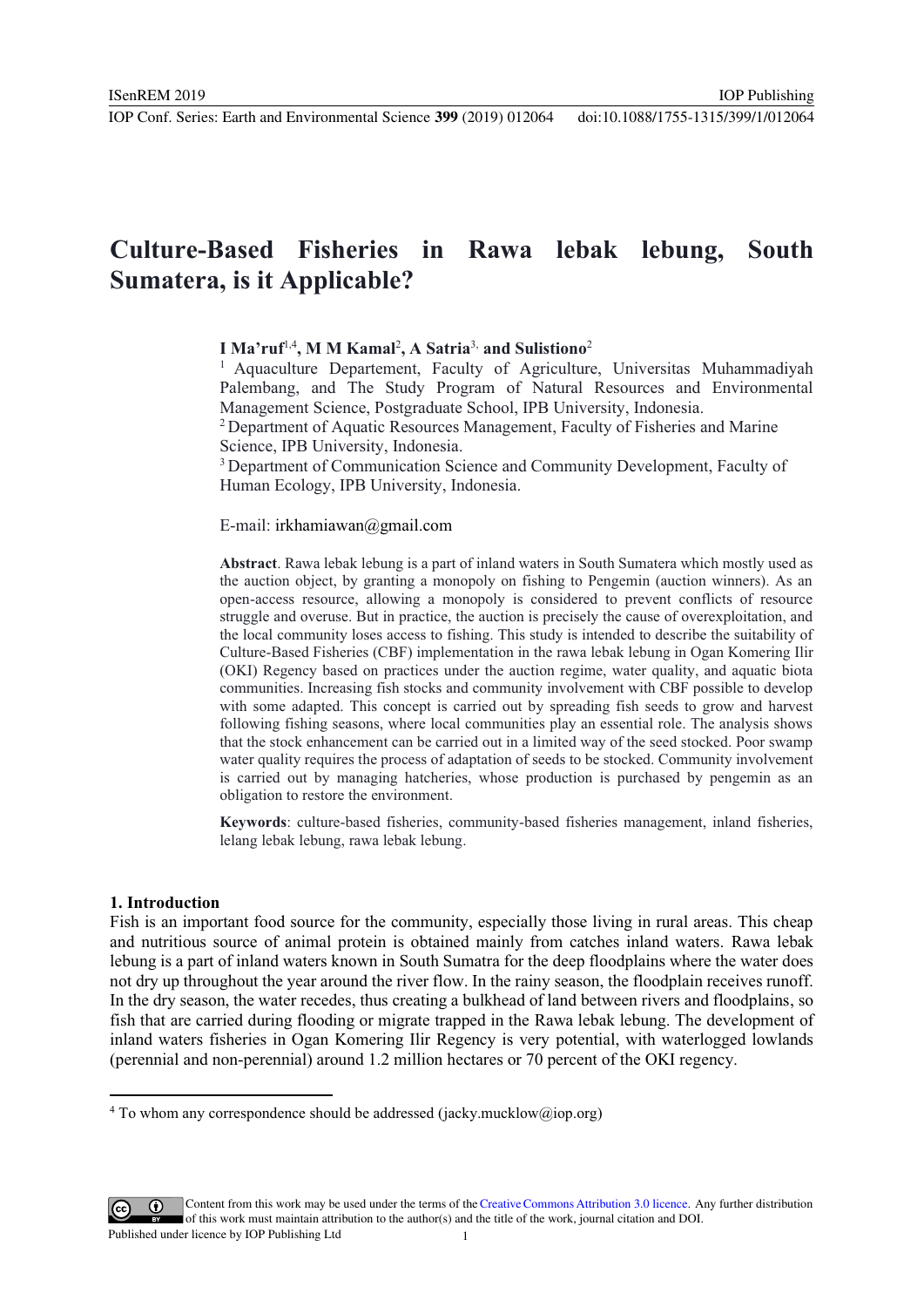| ISenREM 2019                                                        | <b>IOP</b> Publishing              |
|---------------------------------------------------------------------|------------------------------------|
| IOP Conf. Series: Earth and Environmental Science 399 (2019) 012064 | doi:10.1088/1755-1315/399/1/012064 |

Rawa lebak lebung mostly used as the auction object by granting a monopoly on fishing to auction winners (namely Pengemin in the local name). The history of the auction of lebak lebung has been started since 1850 by the clan (a customary law unit in South Sumatra at the village level. Before being abolished by the Village Government Law No. 5 of 1979)**[1]**. The practice of controlling natural resources by the clan rulers was inseparable from the structure of the feudal society adopted at that time and continued until now.

The practice of lebak lebung auction makes people who live around marshes and rivers cannot utilize the fish resources in the swamp. The fishing permit is limited to daily food needs with the number and type of fishing gear that is limited by the Pengemin.

In practice, controlled fishing arrangements and the use of permissible fishing gear, as the spirit of regulating common-pool resources, has proven to be very difficult to do. The practice of overfishing in the swampy, swamp waters, becomes a problem not only in reducing the number and size of fish but will affect the ecosystem and trophic chains in the waters.

This study tries to provide a win-win solution to increase the number of fish in the waters while involving the community in fisheries management efforts in the region. The alternative offered was to use Culture-based Fisheries (CBF). Increasing fish stocks and community involvement with CBF possible to develop with some adapted. This concept is carried out by spreading fish seeds to develop and harvest following fishing seasons, where local communities play an essential role. Not like aquaculture that controls strictly, CBF is a method to increase the fish production by releasing seed in natural waters to develop naturally until harvested at the specified size **[2]**. Also, the characteristics of implementing CBF in rural areas and with a low level of technology allows for the surrounding community to be involved in management **[3]**. The Community-Based Fisheries Management pattern in the CBF lesson learn in Bangladesh **[4]** succeeded in significantly increasing fish resources, community income, and community empowerment.

### **2. Methods and Materials**

The CBF suitability study was carried out based on a descriptive analysis of lebak lebung auction practices in OKI Regency and water quality conditions in Rawa lebak. Also, the suitability of stocking species studies is carried out by looking at the availability of natural food in the waters and the structure of fish communities.

The determination of sampling points is divided into 4 stations. The determination of this station is based on different water characteristics, with different depths and vegetation, to represent the whole area.

The location of Station 1 is a place that is close to residential areas and close to where fishing boats drop in when anchored, this location is very minimal in vegetation. There are only woods or driftwood that flow by the current. The station has a depth ranging from 80-130 cm. slow currents depend on the strength of the wind. Station 2 is located in the mid-melt where there is no vegetation around it. only hydrilla's are carried by currents and have depths ranging from 170-220 cm, having moderate currents depending on wind speed. Station 3 is located on the outskirts of the island and the island is planted with rubber and palm plantations. This station has a depth ranging from 30-200 cm and has vegetation in the form of grass, hydrilla, *purun (Lepironia articulata)*, and other plants. This station also often has buffalo looking for food, and there are also birds looking for food. This station has currents when only strong winds. Station 4 is located at a water depth ranging from 150-200 cm and has vegetation in the form of grass, hydrilla, purun, and other plants. This location has very slow currents, and these currents depend on the speed of the wind.

Catching fish is done by installing fishing gear at each station. The fishing gear used is gill nets with a density of 1-5 inches. The net will be installed in the afternoon and removed in the morning. Fish caught will be identified using an identification key from Saanin **[5]** and Kottelat et al. **[6]**.

To determine the abundance and diversity of plankton and macrozoobenthos, identification was done using a plankton identification key using Bold and Wynne **[7]**. Then do the calculations using the Shannon index formula and Evenness index **[8].**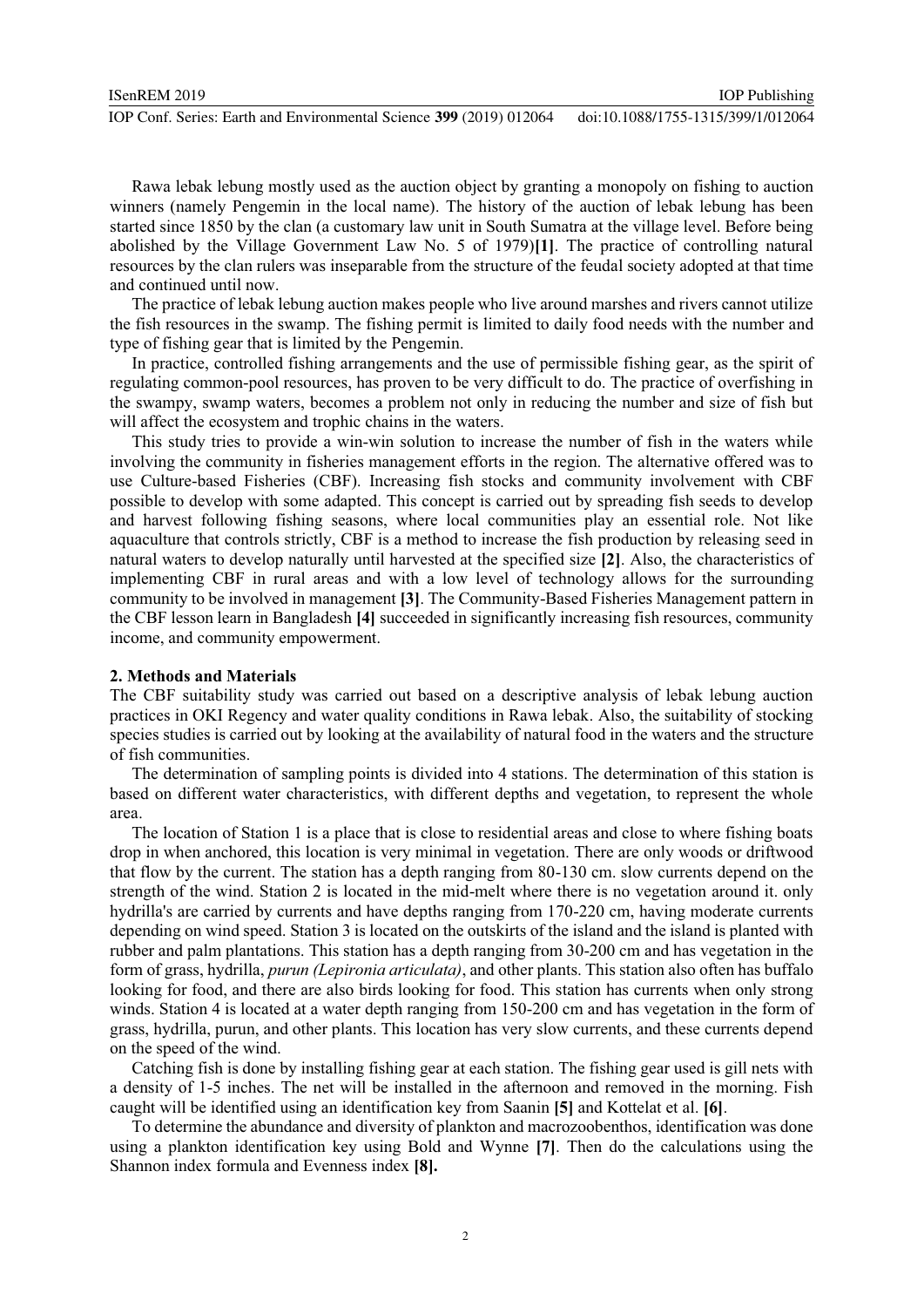IOP Publishing

#### **3. Result and Discussion**

#### *3.1. Lebak Lebung Auction Practices*

The auction is regulated with the spirit of avoiding the tragedy of the commons, where open-access resources exploit, and no party feels responsible for the preservation and sustainability of these resources **[9]**. Based on the results of research conducted by Oktaviani (2016) **[10]**; Muthmainnah & Prisantoso (2016) **[11]**; Jubaedah, et al (2015) **[12]**; Valbo-Jorgensen & Thomson (2007) **[13]**; De Silva et al. (2006) **[14]**, the practice of leasing and auctions water bodies makes owned tend to be overexploited so that many reports in several water bodies, fish catches are getting smaller and some types of fish are hard to find.

The people, who for generations have lived around floodplains have a dependency on the rawa lebak ecosystem. Getting the needs of family meals, work opportunities, transportation routes, and family income sources come from environmental services provided by the surrounding floodplains. Community access to fisheries resources in the Rawa lebak lebung is limited to permits granted at a price determined unilaterally by the pengemin.

The practice of auctioning was briefly stopped after reforms began due to resistance from the community. After no longer being auctioned, the management of lebak lebung is given to villages and fishing groups. However, this practice only lasted a few years because there was a sporadic conflict between communities due to the struggle for resources. Finally, the local government again held an auction.

The auction applied makes the pengemin spend capital to obtain management rights and take fish from the auction object. The capital expended makes pengemin tend to exploit massively (in many cases, the use of illegal fishing tools such as stun is used), resulting in overexploitation. On the other hand, people who live and depend on swamp ecosystems with auction are eventually eliminated and do not have the benefits of fisheries resources in their area.

The intention to manage shared resources to avoid conflicts and overuse, on the contrary, happens. Efforts to avoid the tragedy of the commons instead became a tragedy. Natural resources are exploited massively, with the potential for open conflict due to the accumulation of injustice for the community. Placing most people like spectators and not benefiting from the management of shared resources, is a market perspective management, in which the capital owner can utilize the resources. Excitement control of resources by the state for the welfare of the people fails and land (read: rawa lebak lebung) sociologically social functioning, even a potential source of social conflict.

#### *3.2. Agrarian Reform*

There are two types of models that are set by the pengemin if the communities want to catch fish. First, people are required to pay a sum of money if they want to catch fish. In some lebak lebung, the money ranges from hundreds of thousands to millions for the location and type and number of fishing gear that has been determined by the pengemin. The second way, the community is allowed to catch fish, but the fish they catch must be sold to the pengemin at a meager price. People who cannot afford to pay usually catch fish and sell their catch to the pengemin with a price range of 25 percent of the market price.

The pattern of resource management that places capital as the power of access to resources creates a patron-client relationship between fellow villagers with different capital capabilities. People who have capital can have access to the auction and then get the right to manage resources while people who do not have the capital must work for leaders with rules that are made unilaterally and do not heed the wisdom of resource management. Conflict does not occur more because of patron-client relations that are perpetuated and the social ties of rural community capital.

#### *3.3. Suitability of waters for CBF*

Based on the results of water quality measurements carried out for five months (March to June) shows that the quality of swamp water is very distinctive and tends to be bad (table 1). Water conditions that tend to be acidic (low pH) and low dissolved oxygen content make choices in the type of species to be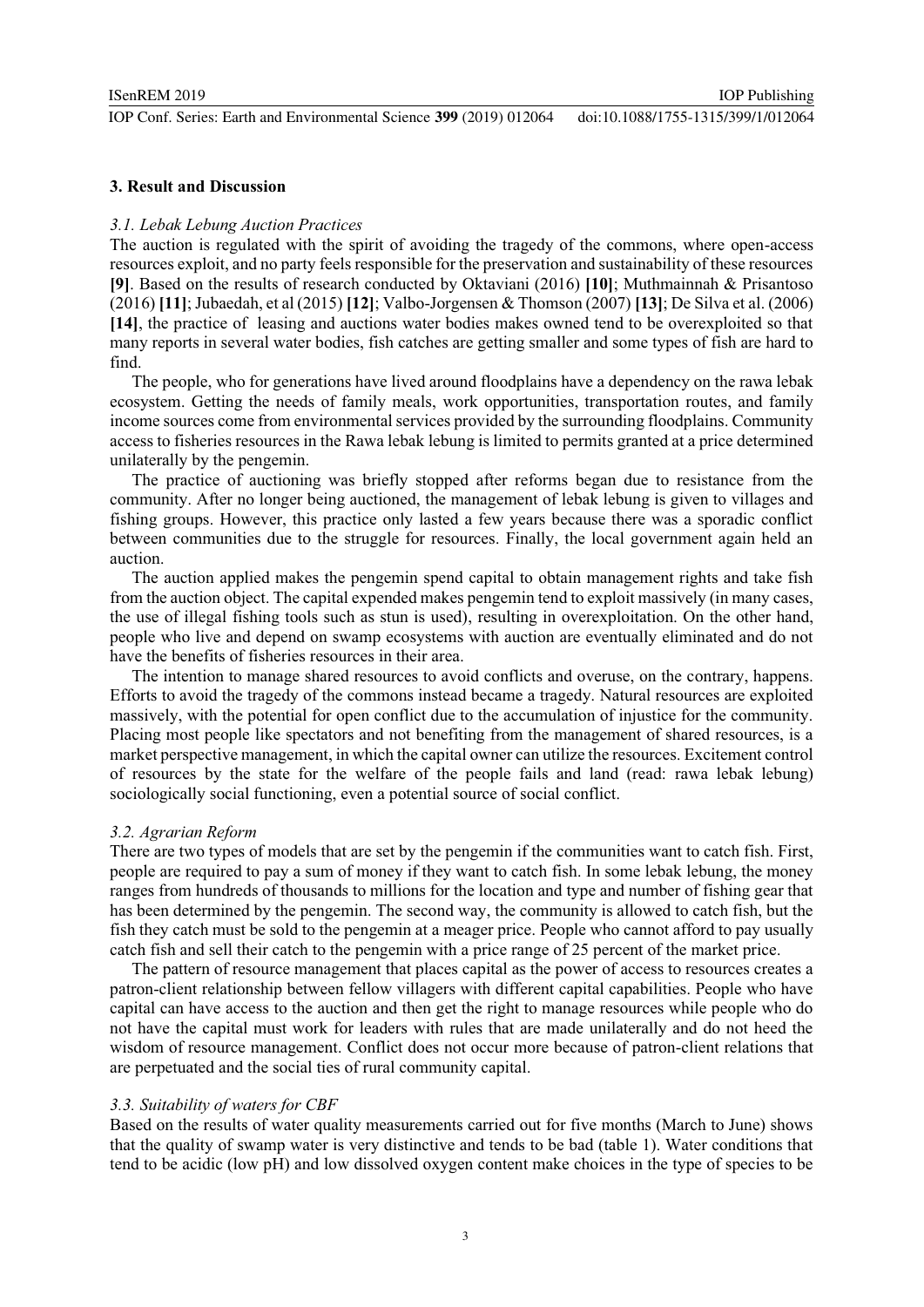developed very limitedly and have a tolerance to these water quality conditions. Fish that can be developed must be species that have additional breathing apparatus to enable them to take oxygen directly into the air.

**Table 1.** Water Quality in Rawa Lebak

| Parameters                          | Range Value       |
|-------------------------------------|-------------------|
| Temperature $(^{0}C)$               | $28.1 - 32.2$     |
| Depth $(m)$                         | $0.7 - 5$         |
| Brightness (cm)                     | $20 - 50$         |
| TDS (ppm)                           | $13 - 35$         |
| pH                                  | $4.1 - 5$         |
| $DO(mgL^{-1})$                      | $1.7 - 4.1$       |
| Phosphate $(mgL^{-1})$              | $< 0.060 - 0.090$ |
| Total Nitrogen (mgL <sup>-1</sup> ) | $12.70 - 38.90$   |
| Ammonia (mgL <sup>-1</sup> )        | $0.68 - 0.95$     |

Plankton abundance in rawa lebak has low fertility rates or oligotrophic fertility because it has an abundance of around 174 - 219 ind/l at all observation stations (table 2).

| Phytoplankton Class | Total Individual | Percentage $(\% )$ |
|---------------------|------------------|--------------------|
| Chlorophyceae       | 132              | 18.00              |
| Bacillariophyceae   | 386              | 53.70              |
| Cyanophyceae        | 202              | 28.00              |
| Euglenophyceae      |                  | 0.13               |
| Jumlah              | 718              | 100.00             |

**Table 2.** Total Individual of Phytoplankton

The type of phytoplankton that commonly found is in the Bacillariophyceae class. Bacillariophyceae is a group of phytoplankton that found in many water body, especially in lousy water quality. Bacillariophyceae resistant in extreme conditions, adaptable and has a very high reproductive power. This type of plankton, even with low abundance, can sustain aquatic life in the waters. Phytoplankton is the beginning of life in waters because of its role as a primary producer, which is the source of life in aquatic ecosystems and the beginning of the formation of food chains in waters (table 3).

|  | Table 3. Results of Plankton Observations Per Month during March-July |  |  |
|--|-----------------------------------------------------------------------|--|--|
|  |                                                                       |  |  |

|                              | <b>Observation Station</b> |           |           |           |         |
|------------------------------|----------------------------|-----------|-----------|-----------|---------|
| Parameter                    | Station 1                  | Station 2 | Station 3 | Station 4 | Average |
| Number of Species            | 10                         |           | 10        |           |         |
| Total Individuals            | 55                         | 51        | 44        | 49        | 50      |
| Plankton Abundance (Ind / 1) | 219                        | 198       | 172       | 194       | 196     |
| Diversity Index              | 1,88                       | 1,93      | 1,79      | 1,77      | 1,84    |
| Uniformity Index             | 0,64                       | 0.61      | 0,58      | 0,55      | 0,60    |
| Domination Index             | 0.79                       | 0.79      | 0.75      | 0.73      | 0.77    |

Based on fish catches obtained, 14 species identified and dominated by carnivorous fish (figure 2). In contrast to CBF practices in common, which stock species are plankton-eating, in the rawa lebak with low abundance of plankton and predatory fish found, fish stocking can be used with mixed-species that do have tolerance with water quality. In order to guarantee that the fish seeds stocked have better endurance, stocking of large seeds is highly recommended.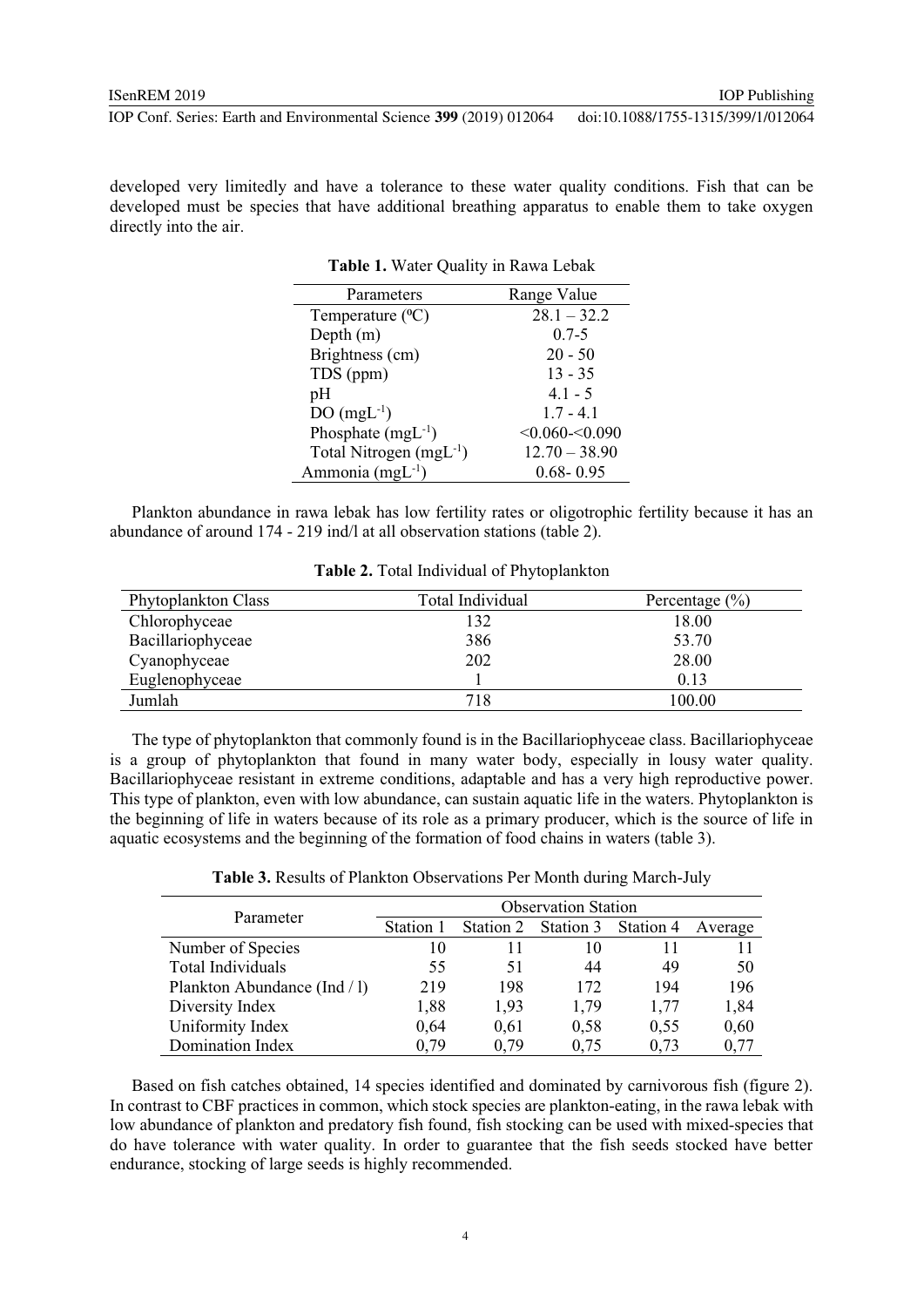

**Figure 1**. The abundance of fish caught

Seeds to be sown are produced by the public hatchery unit on land-based installations. After the seeds are produced, nurseries are carried out in the swamp using floating net cages. In addition to the use of space, the use of floating net cages in the swamps is also a means of adaptation for the seeds that will be stocked. Conceptually, the chart of seed production flow through UPR until harvesting can be seen in figure 2. The nursery activities will be carried out using the cage net in the rawa lebak that is suitable for the placement of a cage net.

Community involvement with a UPR pattern is considered to be possible by facilitating by the local fisheries department. The pattern of cooperation that can be established is the obligation of the owner to carry out restocking as stated in Chapter VII Obligations and Prohibitions, article 28 for Pengemin paragraph 7 which reads "Every pengemin is obliged to sow fish seeds in the period leading up to the management of 5% of the auction price **[15]**.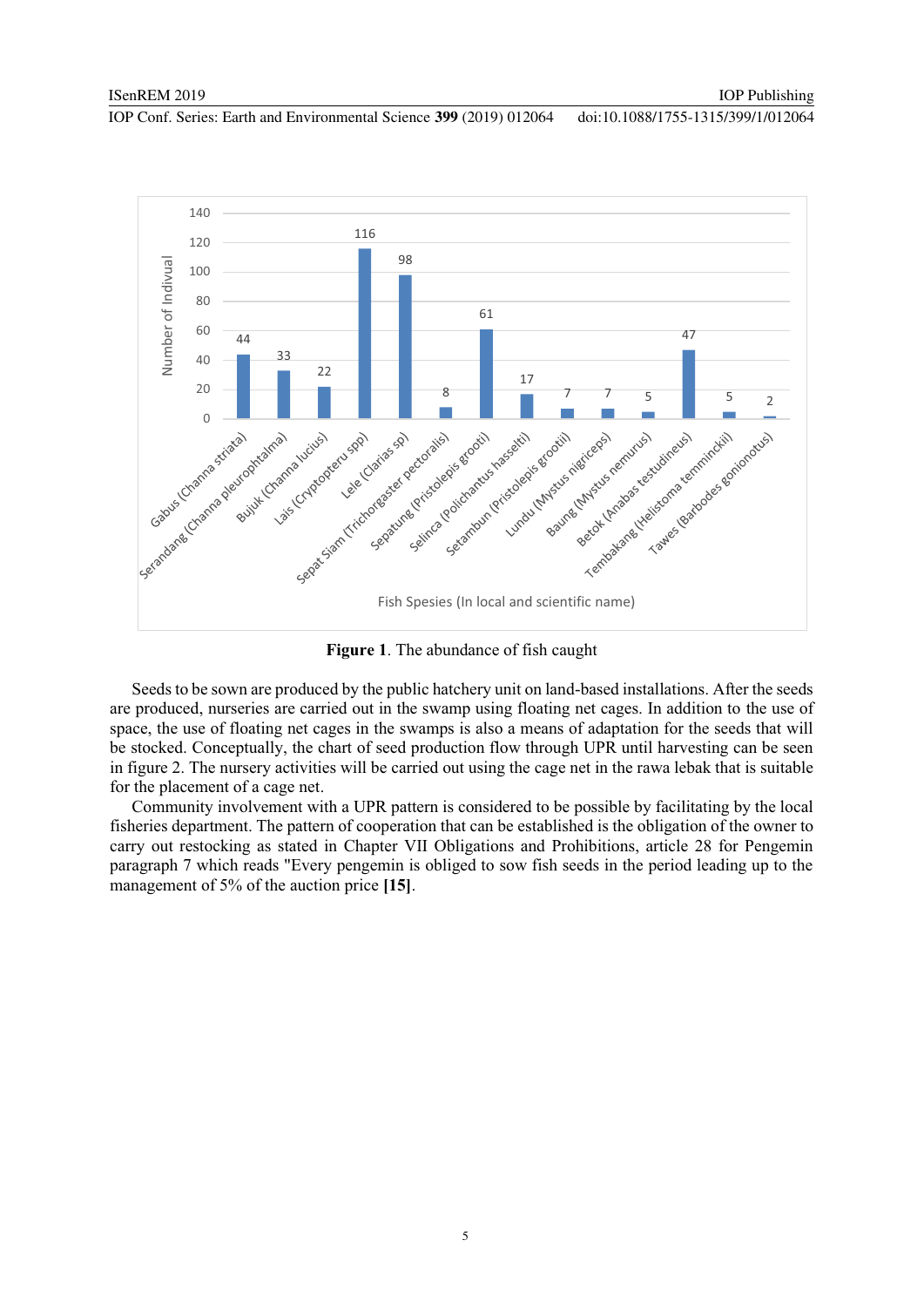

**Figure 2.** Culture-Based Fisheries and Cage Net System

#### **4. Conclusion**

Community-based management or through collaboration through the CBF model can increase community income directly from supplying seedlings and increasing the catches of pengemin. Also, indirectly, the bargaining position of seed supply communities will increase in order to balance the hegemony of fisheries management in the village.

These models are believed to be acceptable to all actors so that it tends to be more applicable than eradicating the auction system that has been fought for by many farmer and fisheries organizations for decades but has always been vehemently opposed by local governments and holders of hegemony in the village (read: pengemin).

## **5. References**

- [1] Muslimin B and Suadi 2018 *IOP Conf. Ser.: Earth Environ. Sci.* **139** 012032.
- [2] De Silva S S 2015 Culture-based fisheries: Why, what, where, how and for whom? *in* De Silva S S, Ingram B A and Wilkinson S (eds.) *Perspectives on culture-based fisheries developments in Asia* pp 17-25 (Bangkok, Thailand: Network of Aquaculture Centres in Asia-Pacific).
- [3] Kartamihadja E S 2015 Potential of culture-based fisheries in Indonesian inland waters *in* De Silva S S, Ingram B A and Wilkinson S (eds.) *Perspectives on culture-based fisheries developments in Asia* pp 73-81 (Bangkok, Thailand: Network of Aquaculture Centres in Asia-Pacific).
- [4] Halls A S, Mustafa M G dan Dickson M 2017 Community-based Fisheries Management Approach Adopted in Bangladesh *Advances in Research* **11(6)** 1-17 Article no. AIR.36320. ISSN: 2348-0394, NLM ID: 101666096.
- [5] Saanin H 1984 *Taksonomi dan Kunci Identifikasi Ikan* Jilid 1 dan 2 (Jakarta, ID: Bina Cipta).
- [6] Kottelat M, Whitten A J, Kartikasari S N and Wiroatmodjo S 1993 *Freshwater Fishes of Western Indonesia and Sulawesi. Edisi Dwi Bahasa Inggris Indonesia* (Jakarta, ID: Periplus Edition (HK) Ltd. Cooperation between KLHK).
- [7] Bold H C and Wynne M J 1985 *Introduction to the Algae: Structure and Reproduction* (The United States of America: Prentice-Hall Inc.) 718 hal.
- [8] Odum E P 1983 *Basic Ecology* (Tokyo, JP: Sounders College publishing Tokyo Holt- Sounders).
- [9] Partomo, Mangkuprawira S, Hubeis A V S and Adrianto L 2011 Pengelolaan Danau Berbasis Co-Management: Kasus Rawa Pening *JPSL* **1(2)** 106-113 Desember 2011.